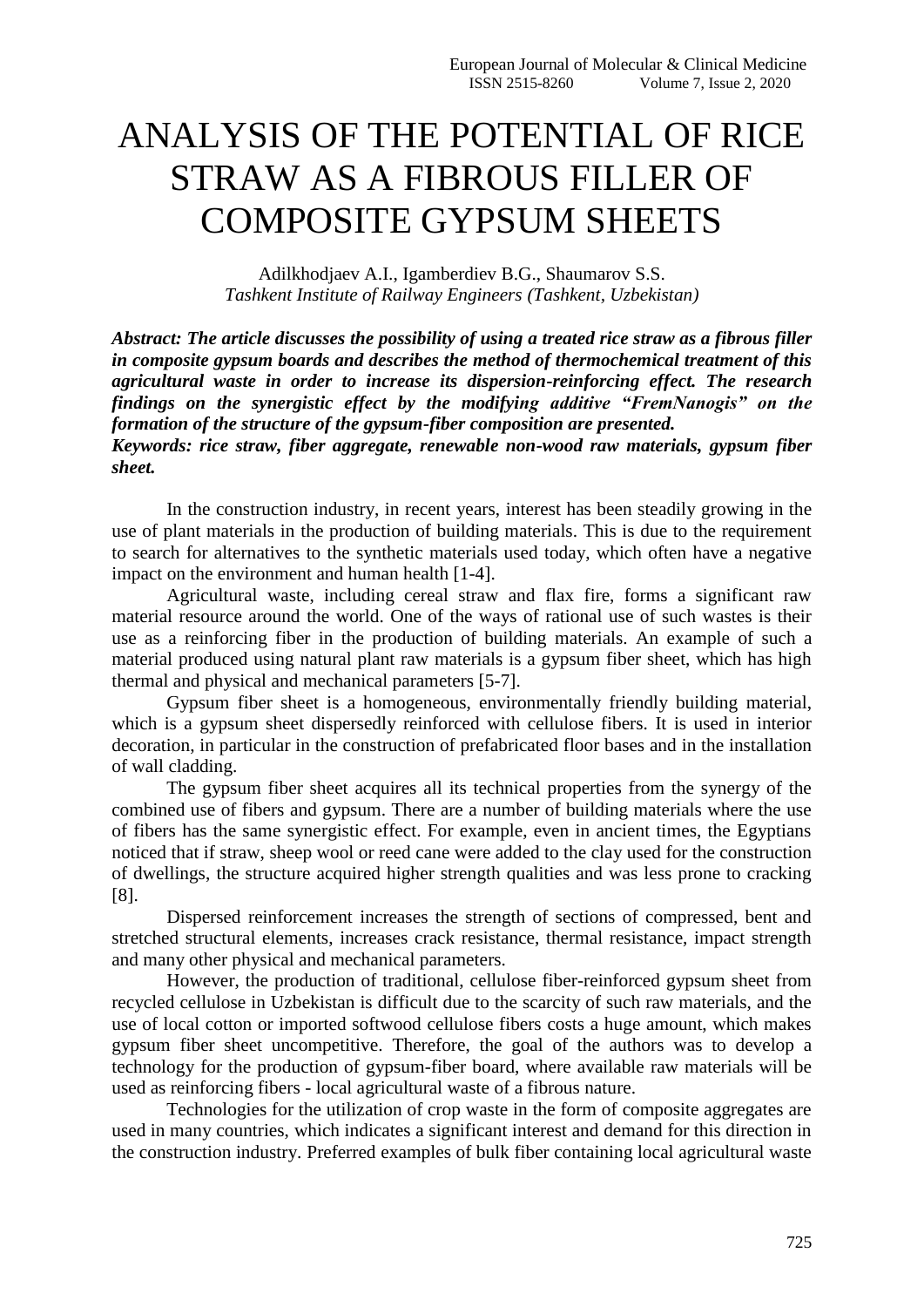are the stems and hulls of rice straw, and licorice root meal. In this article, we will consider rice straw stalks as raw materials.

Rice straw is a renewable resource; it is available in the regions where grain crops are grown as a by-product of agricultural production, which, unfortunately, is not widely used at this time. The main reason for the unpopularity of rice straw as a feed additive, for example, for livestock, is the high content of indigestible fiber, which can lead to a decrease in the nutritional value of the feed mixture by 15-20%, despite the relatively higher amount of digestible protein than in corn straw. When cows fed rice straw more than 1.5 kg per day, there was a deterioration in the quality of milk, expressed in a decrease in the density of the oil obtained from it [9].

Chemical analysis showed that rice straw cellulose is mainly composed of α-cellulose (up to 80%). Pentosans, lignin, easily hydrolysable substances remain in the cooking liquors during processing.

The mass fraction of rice straw is 42-62% of the total ground part of plants, and husk - 20% of the mass of produced commercial rice [9].

According to the State Statistics Committee of the Republic of Uzbekistan, in 2019, 300.9 thousand tons of rice were obtained [10]. When processing rice grain, a large amount of waste is generated in the form of husks and straws. On average, when receiving 1 ton of rice, 1 ton of straw is formed. This means that every year the country produces about 250-300 thousand tons of rice straw, 80-90% of which still does not find its rational method of use, bringing economic benefits.

To use rice straw cellulose as a fibrous filler in a building gypsum sheet, it is first necessary to get rid of the fatty layer of the stems and delignify the remaining mass. Due to the fact that experiments with the use of rice straw are insufficiently covered in the literature, the authors considered traditional methods of destructuring cellulose-containing raw materials. In search of the most optimal option, a number of tests were carried out. Preference was given to heat treatment in the presence of a weak aqueous solution of NaOH, because this method of delignification of plant raw materials is effective due to the selectively high nitrating and oxidative activity of oxide nitrogen compounds in relation to straw lignin.

Boiling dry and cut in 12-20 mm rice straw was carried out with an aqueous solution of NaOH under the following conditions: the ratio of straw-solution - 1/8; the amount of NaOH - 1-6% of the amount of rice straw; processing temperature - 90 ° С; the duration of the temperature rise - 15 minutes; the duration of alkaline treatment is 60-240 minutes. The resulting fibrous material was washed with distilled water until neutral, sieved, abraded, dried and weighed. The results of preliminary studies of alkaline cooking of rice straw and the dependence of the yield of the fibrous product on the concentration of alkali and the duration of processing are shown in table. 1.

| Alkali solution in relation<br>to straw,% | Duration of alkaline cooking, min |        |        |        |  |
|-------------------------------------------|-----------------------------------|--------|--------|--------|--|
|                                           | 60                                | 120    | 180    | 240    |  |
| 6                                         | 75,8%                             | 67,5 % | 61,4 % | 49,1 % |  |
| $\overline{4}$                            | 80,0 %                            | 71,2 % | 60,5 % | 51,4 % |  |
|                                           | 88,2%                             | 81,1 % | 73,8 % | 72,4 % |  |
|                                           | 94,2 %                            | 89,5 % | 84,1 % | 79.9 % |  |

*Fiber yield relative to the initial amount of rice straw in alkaline cooking Table 1*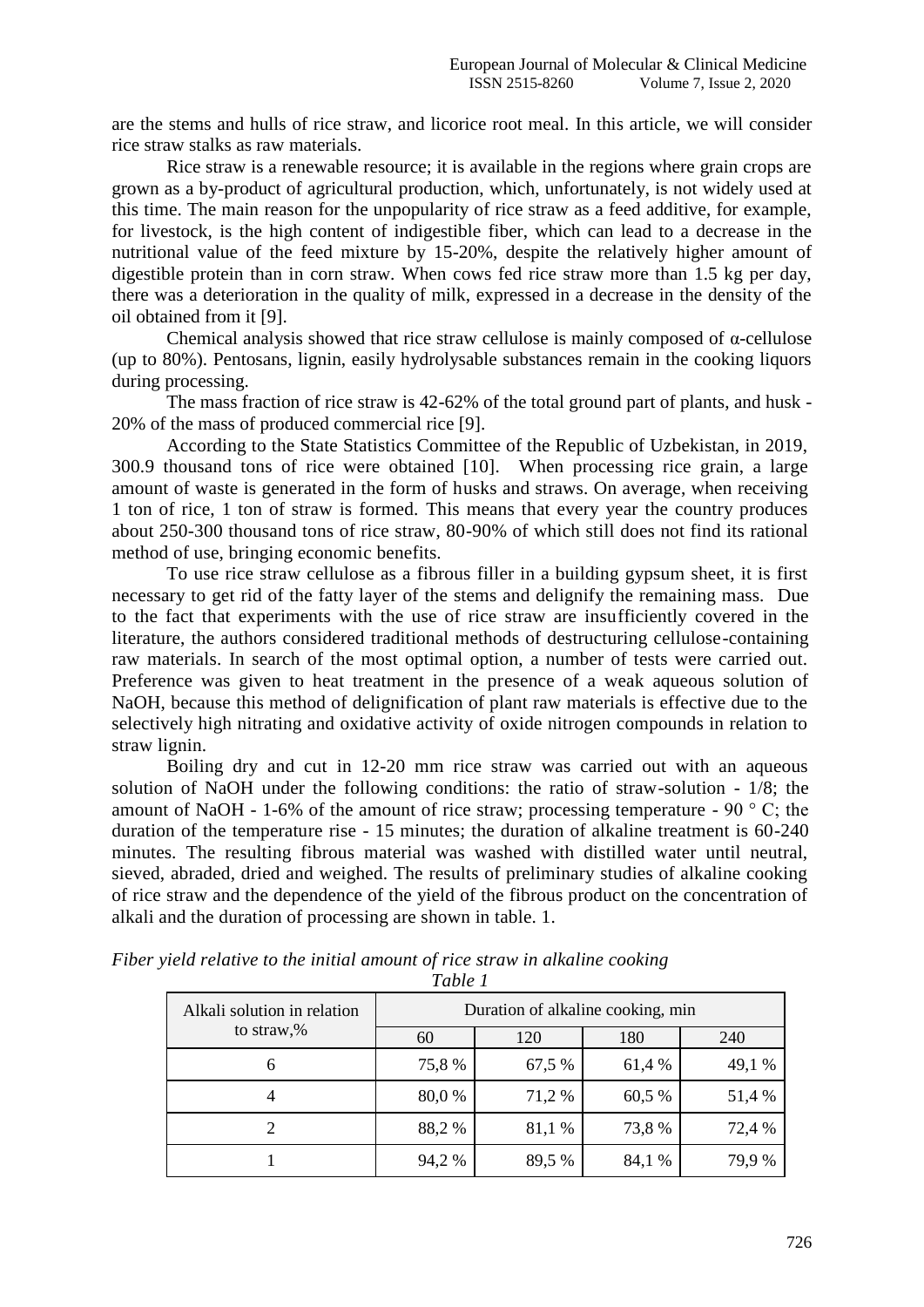Judging by the table, at an alkali concentration of 6% and a treatment time of 240 min, a significant decrease in the yield of fibrous aggregate is observed, therefore, a further increase in the alkali concentration and treatment duration seems to be inappropriate.

When visually inspecting the material boiled in 1-2% alkaline solution, it was noted that the treatment, even with a duration of 240 minutes, does not provide the required values in terms of yield and quality. The data obtained after cooking the first batch of rice straw make it possible to establish a range for further research: alkali concentration - from 3 to 5%, processing time - from 60 to 240 minutes.

After a series of experiments, it was possible to find the optimal conditions for alkaline cooking of rice straw: cooking duration - 240 min; alkali concentration - 3, 5%, a fibrous aggregate was obtained with a yield of 57.1%, visually resembling cotton fibers.

In order to study the obtained material as a filler, comparative tests were carried out. To improve the adhesion of the fibers to the gypsum, to increase the setting time of the dough for forming the future sheet, and also to increase the strength of the gypsum stone itself, a modifier was used.

During the tests, stucco was used as the main binder, the filler was the fibers obtained by the above method from rice straw. The additive for gypsum mixes "FremNanogips" produced by CJSC "Plant of additives and lubricants" FRAME "was used as a modifying additive. The fibers in the material were randomly arranged.

To prepare samples, they were mixed with dry fibers into a gypsum binder. The mass obtained after mixing was poured into a cup with water, taken in an amount necessary to obtain a dough of standard consistency. After filling, the mixture was intensively stirred with a hand mixer until a homogeneous dough was obtained, with which a pre-oiled 40x40x160 mold was poured. The mold was shaken several times to remove entrained air.

Determination of the compressive strength The halves of the samples were placed between two plates and subjected to compression on a press with a maximum load of up to 5- 10 MPa. The compressive strength of one specimen was determined as the quotient of the value of the breaking load on the working area of the specimen equal to  $25 \text{ sm}^2$ . Compressive strength was calculated as the arithmetic mean of the results of six tests without the highest and lowest results [11-12].

Below are the dependences of the ultimate strength in bending and compression of gypsum fiber samples on the content of fibrous filler and additives for gypsum mixtures "FremNanogips" (Tables 2-3).

| Table 2.              |                                   |          |          |          |  |  |  |
|-----------------------|-----------------------------------|----------|----------|----------|--|--|--|
| Fiber filler amount,% | "FremNanogips" additive content,% |          |          |          |  |  |  |
|                       |                                   |          |          |          |  |  |  |
|                       | 4,35 MPa                          | 4,61 MPa | 4,35 MPa | 3,01 MPa |  |  |  |
|                       | 3,68 MPa                          | 5,02 MPa | 3,35 MPa | 3,01 MPa |  |  |  |
|                       | 3,35 MPa                          | 3,81 MPa | 3,01 MPa | 2,98 MPa |  |  |  |

*Flexural strength of gypsum fiber samples at the age of 28 days, depending on the content of the modifier and filler*

*Flexural strength of gypsum fiber samples at the age of 28 days, depending on the content of the modifier and filler*

*Table 3.*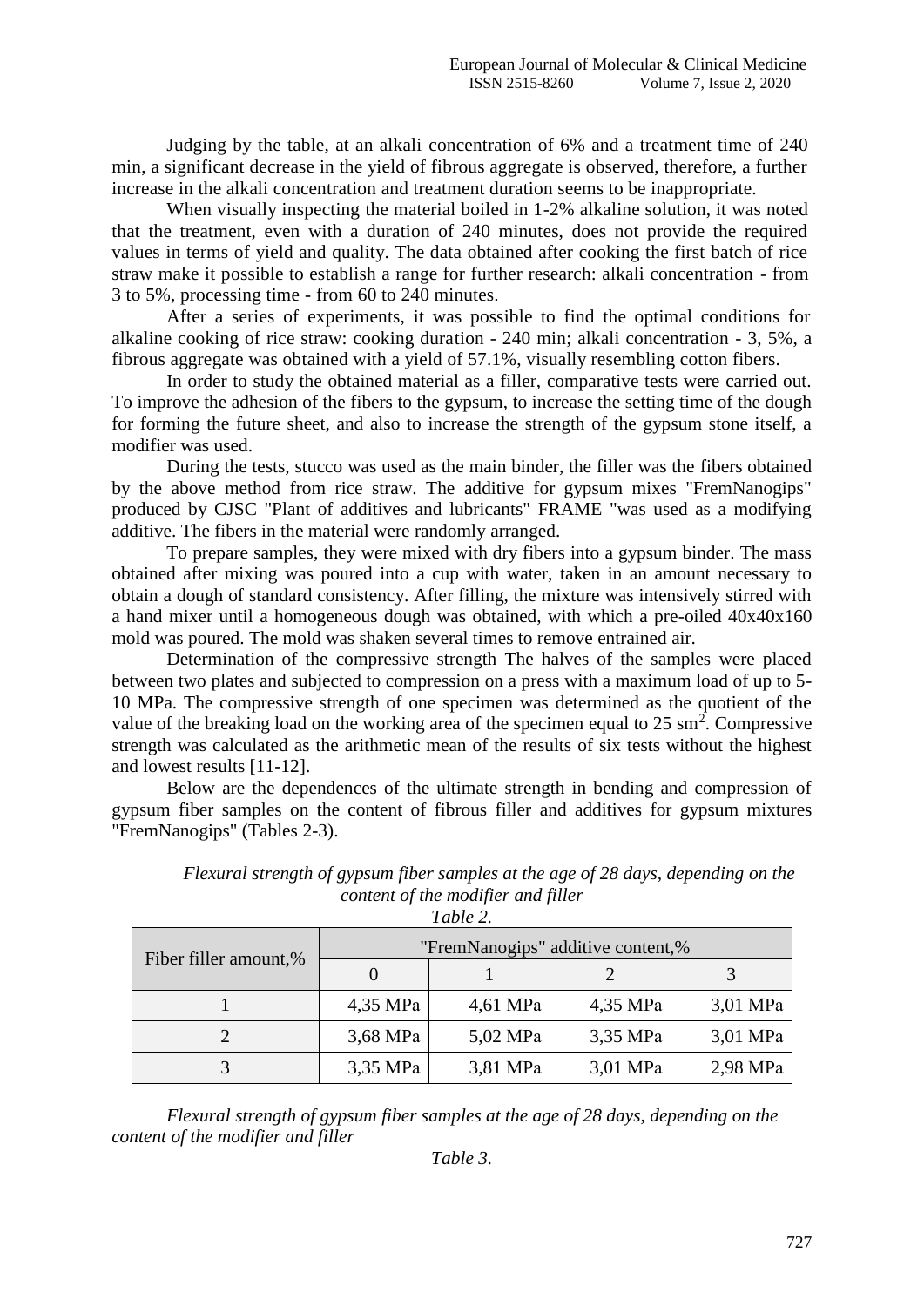| Fiber filler amount,% | "FremNanogips" additive content,% |                      |                    |                    |  |
|-----------------------|-----------------------------------|----------------------|--------------------|--------------------|--|
|                       |                                   |                      |                    |                    |  |
|                       | $8,2 \text{ M}$ Ia                | $11,4 \text{ M}$ IIa | $12 \text{ M}$ Ia  | $8,8$ M $\Pi$ a    |  |
|                       | $5,8 \text{ M}$ Ia                | $10.4$ M $\Pi$ a     | $9,2$ M $\Pi$ a    | $8,2 \text{ M}$ Ia |  |
|                       | $5,6 \text{ M}$ Ia                | $9,2$ M $\Pi$ a      | $8,2 \text{ M}$ Ia | $8\,\mathrm{M}$ Ia |  |

As can be seen from the tables, the introduction of the modifier into the composition of the gypsum-fiber mixture has a different effect on the ultimate strength in bending of the samples, depending on the volume content of the fiber filler. With an increase in the content of the modifier in the mixture  $(0-1\%)$ , the ultimate strength in bending increases by 12.1-40.8%. A further increase in the modifier content leads to a decrease in strength. It should be noted that the maximum increase in strength is achieved with a lower content of fibers in the mixture (1%), which, in our opinion, is due to the better anchoring ability of the matrix based on the modified binder.

The maximum index of the compressive strength of gypsum fiber samples based on a modified matrix is also achieved with a fiber content of 1%. In this case, the strength increases by 39-51%. A further increase in the amount of modifier in the mixture leads to a decrease in strength.

It should be noted that when a modifying additive is added even to a  $1-2\%$  fibercontaining mixture, the water demand of the mixture decreases, which leads to an increase in the density of the product. Due to a decrease in water demand, mixing of the dough is easier, and with a further increase in the number of fibers, their maximum threshold shifts by 2-3 percent.

The addition of the Frem Nanogips modifier promotes the compaction of the matrix due to the formation of a protective layer on the surface of the filler, which reduces the possibility of diffusion of easily hydrolyzed sugars from the straw into the gypsum dough. At the same time, this layer also improves the adhesion of the straw fibers to the gypsum crystals.

Considering the above, we can conclude that the introduction of the additive into the gypsum mixtures "FremNanogips" can significantly increase the ultimate strength of the dispersed-reinforced gypsum stone with a low content of fibers in the matrix. Thus, the maximum increases in the values of the ultimate strength in bending (5.02 MPa) and compression (11.4 MPa) are achieved with the introduction of a modifier into the composition of the gypsum-fiber mixture in an amount of 1%.

The results obtained indicate the effectiveness of fiber aggregate obtained by alkaline cooking from rice straw for dispersed reinforcement of a modified gypsum matrix based on low-grade gypsum. In addition, the maximum tensile strength values are achieved when the fiber aggregate is added to the composition in an amount of 2% in bending and 1% in compression.

## **Reference**

- [1] Adilhodzhayev A. I., Shaumarov S.S., Umarov K.S. New Structure Assessment Method Cell Concrete // International Journal of Advanced Science and Technology Vol. 29, No. 5, (2020), pp. 1889-1893
- [2] Adilhodzhaev A.I., Shaumarov S.S., Makhamataliev I.M., Tsoy V.M. Features Of Forming The Structure Of Cement Concrete On Second Crushed Stone From Concrete Scrap // International Journal of Advanced Science and Technology Vol. 29, No. 5, (2020), pp. 1901-1906